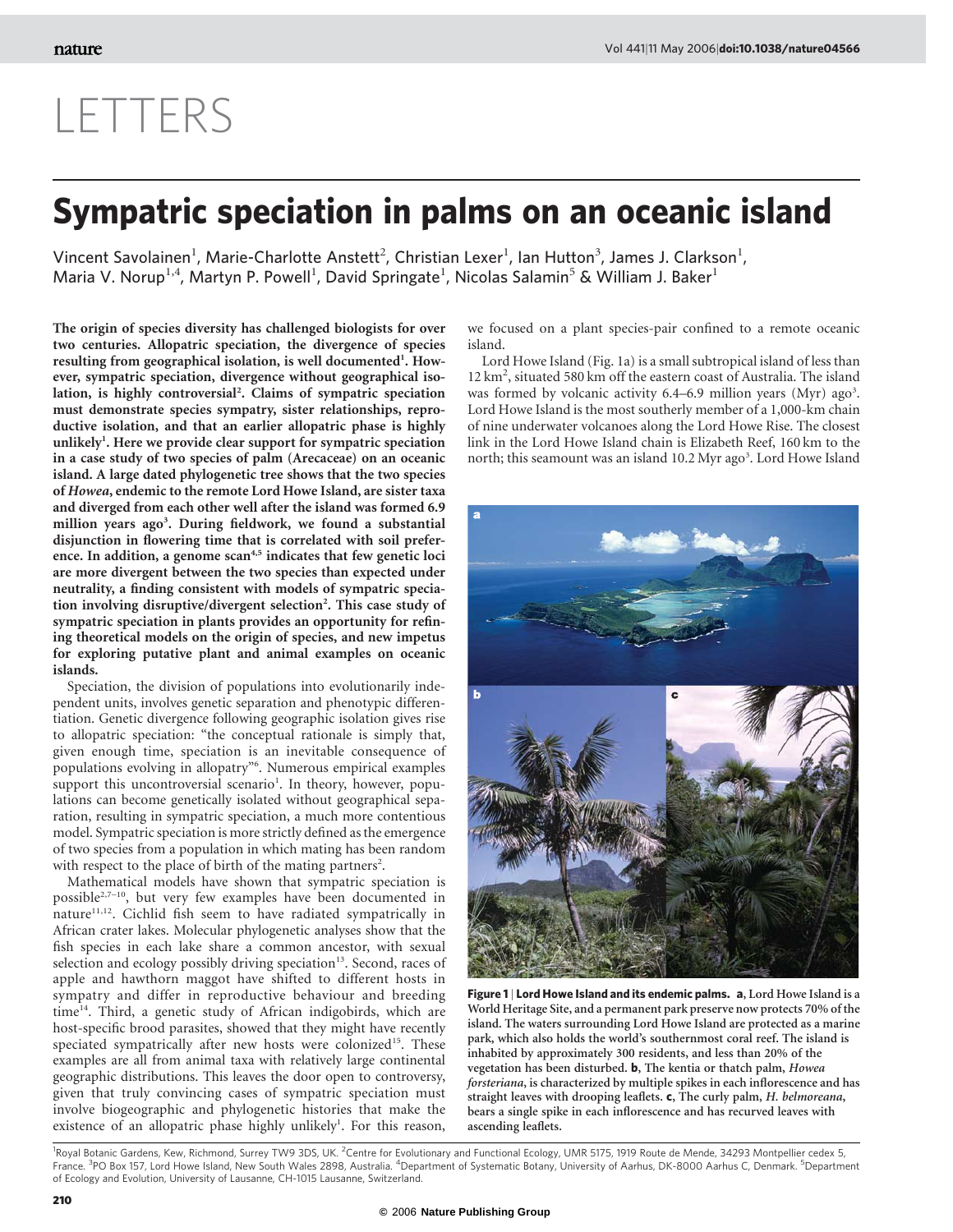

Figure 2 | Flowering phenology for each Howea species. H. belmoreana is shown in grey ( $n = 198$ ), H. forsteriana in black ( $n = 177$ ), with male (solid line) and female (dotted line) phases (see Methods). The flowering times of the two species are strongly displaced. In addition, both species are significantly different in their sexual synchrony index (SI;  $F_{1,222} = 27.26$ ,  $P < 10^{-4}$ ). The SI is not significantly different from zero ( $n = 132$ ,  $t = -0.30$  weeks (t-test),  $P = 0.18$ ) and does not differ among sites of H. belmoreana ( $F_{8,131} = 1.54$ ,  $P = 0.15$ ), whereas H. forsteriana is strongly protandrous (mean SI = 1.3 weeks,  $n = 92$ ,  $t = 6.75$ ,  $P < 10^{-4}$ ) and there are significant differences among sites ( $F_{8,83} = 1.96$ ,  $P = 0.0619$ ).

itself has eroded rapidly and will be awash within 200,000 years. Apart from Ball's Pyramid, a precipitous sea stack 23 km southeast of Lord Howe Island that supports only limited plant life, there are no islands nearby, and Australia is the nearest land mass. However, the indigenous vascular flora of Lord Howe Island has greater affinities with New Zealand and New Caledonia than with Australia. Of its 241 plant species, almost half are endemic, and the terrestrial fauna of the island shows similar levels of endemism. Lord Howe Island represents an ideal location to study sympatric speciation because it has long been isolated, is of known age and is so small that geographical isolation on the island cannot realistically occur<sup>3</sup>.

The palm family is represented on Lord Howe Island by four species in three strictly endemic genera. The two species of Howea, H. belmoreana and H. forsteriana, are extremely abundant, occurring in more than 70% of the island's vegetation<sup>16</sup>. Howea forsteriana, the kentia palm, is one of the most widely traded houseplants in the world and is worth over *e*7 million per year in the Dutch horticultural industry alone. The two species of Howea display striking morphological differences and their taxonomic status is indisputa $ble^{17}$  (Fig. 1b, c). They occur sympatrically in numerous places on Lord Howe Island<sup>16</sup>, and yet putative hybrids have only rarely been reported<sup>18</sup>; our thorough fieldwork identified only five specimens with intermediate morphologies. We have also confirmed that both species are diploid  $(2n = 32)$  using conventional cytological techniques, thereby excluding polyploid speciation<sup>19</sup>.

We have produced the most comprehensive DNA-based phylogenetic tree for the largest subfamily of palms (Arecoideae), comprising 132 taxa, including all 67 genera of the Indo-Pacific Areceae<sup>20</sup>. These data strongly support the monophyly of Howea and a sister relationship to the monotypic Australian genus Laccospadix. Correcting for molecular rate heterogeneity across lineages, we have dated this tree using four calibration points simultaneously, all independent from Lord Howe Island. Using two different molecular dating methods<sup>21,22</sup>, we estimated the split between Howea and Laccospadix to be 4.57–5.53 Myr old, and that the two Howea species diverged  $1.92 \pm 0.53$  Myr ago (nonparametric rate smoothing (NPRS); Table 1) or just less than 1 Myr ago (bayesian; Table 1), long after Lord Howe Island was formed. Other dates in the tree are also consistent with geological history, including the root nodes of the other two endemic Lord Howe Island palm genera, Hedyscepe and Lepidorrhachis, and the root node of Carpoxylon, which is younger than the age of Vanuatu<sup>23</sup> on which it is endemic (Table 1).

During fieldwork, we monitored both Howea species throughout the flowering season. Phenological data indicate that the species are reproductively isolated, with H. forsteriana flowering before H. belmoreana. The peak flowering of each species is separated by approximately six weeks and has limited overlap (Fig. 2). Howea forsteriana is protandrous at the population level, with male flowering peaking two weeks before female receptivity, whereas H. belmoreana is synchronous (Fig. 2). Notably, when H. forsteriana occurs on volcanic rather than calcareous substrates, asynchronous maturation is not observed (Supplementary Information;  $t = 0.49$ ) (*t*-test),  $n = 12$ ,  $P = 0.63$ ). Thus, flowering-time differences seem to be directly influenced by substrate-induced physiological changes. We also found that Howea is wind-pollinated, a rare syndrome in palms (contrary to popular belief), and complete exclusion experiments demonstrated the absence of apomixis in both species.

The distributions of H. forsteriana and H. belmoreana are also dependent on soil pH (Fig. 3). Howea belmoreana is restricted to neutral and acidic soils, whereas H. forsteriana prefers calcarenite, a recent basic sedimentary formation that dominates low-lying parts of the island<sup>3</sup>. The same pattern is observed for both adults and juveniles ( $r^2 = 0.79$ ,  $n = 22$  sites,  $P < 10^{-4}$  for H. forsteriana;  $r^2 = 0.69$ ,  $n = 43$ ,  $P < 10^{-4}$  for H. belmoreana). Despite this preference, both species occur sympatrically in 11 out of the 55 quadrats that contain palms (see Methods).

Consistent with sympatric speciation, genetic divergence  $(F_{ST})$ within the genome, estimated using 274 polymorphic amplified fragment-length polymorphism (AFLP) loci, follows an L-shaped distribution, with most loci showing low  $F_{ST}$  and only a small number

|  |  | Table 1   Ages for root nodes (in Myr) calculated from molecular phylogenetic trees |
|--|--|-------------------------------------------------------------------------------------|
|--|--|-------------------------------------------------------------------------------------|

| Taxa                                                                | Node number* | Distribution            | Node age $\pm$ s.d.<br>(NPRS) | Node age $\pm$ s.d.<br>(bayesian) |
|---------------------------------------------------------------------|--------------|-------------------------|-------------------------------|-----------------------------------|
| Acanthophoenix/Tectiphiala                                          |              | Mascarenes <sup>+</sup> | $7.61 \pm 1.70$               | $6.52 \pm 1.10$                   |
| Dictyosperma (hurricane palm)                                       |              | Mascarenes:             | $7.75 \pm 1.83$               | $6.60 \pm 1.22$                   |
| Hyophorbe (bottle palm)                                             |              | Mascarenes:             | $7.75 \pm 0.02$               | $7.45 \pm 0.38$                   |
| Palms                                                               |              | Widespreads             | $88.93 \pm 9.38$              | $85.73 \pm 2.20$                  |
| Carpoxylon                                                          |              | Vanuatull               | $7.07 \pm 2.05$               | $11.98 \pm 5.36$                  |
| Hedyscepe (big mountain palm)                                       |              | LHI                     | $6.66 \pm 2.45$               | $8.24 \pm 4.30$                   |
| Lepidorrhachis (little mountain palm)                               |              | LHI                     | $7.77 \pm 3.07$               | $4.62 \pm 3.28$                   |
| Howea                                                               |              | LHI                     | $4.57 \pm 1.45$               | $5.53 \pm 2.89$                   |
| Howea belmoreana (curly palm)/Howea forsteriana (kentia palm) split |              | LHI                     | $1.92 \pm 0.53$               | < 1.00                            |

LHI, Lord Howe Island.

\*Nodes 1–4 are calibration points. See also Supplementary Information.

†Acanthophoenix occurs on La Re´union (2 Myr) and Mauritius (7.8 Myr); Tectiphiala occurs on Mauritius only.

 $\ddagger$  Dictyosperma and Hyophorbe occur on La Réunion, Mauritius and Rodrigues.

§Santonian fossil, Sabalites magothiensis, 83.5 Myr old (ref. 30).

The age of Vanuatu is about 10 Myr, although the exact figure is disputed<sup>23</sup>. Therefore, we did not use this point as a calibration; it is given here for comparative purposes only.

{Age under the 1-Myr detection level in the bayesian dating calculation of this data set.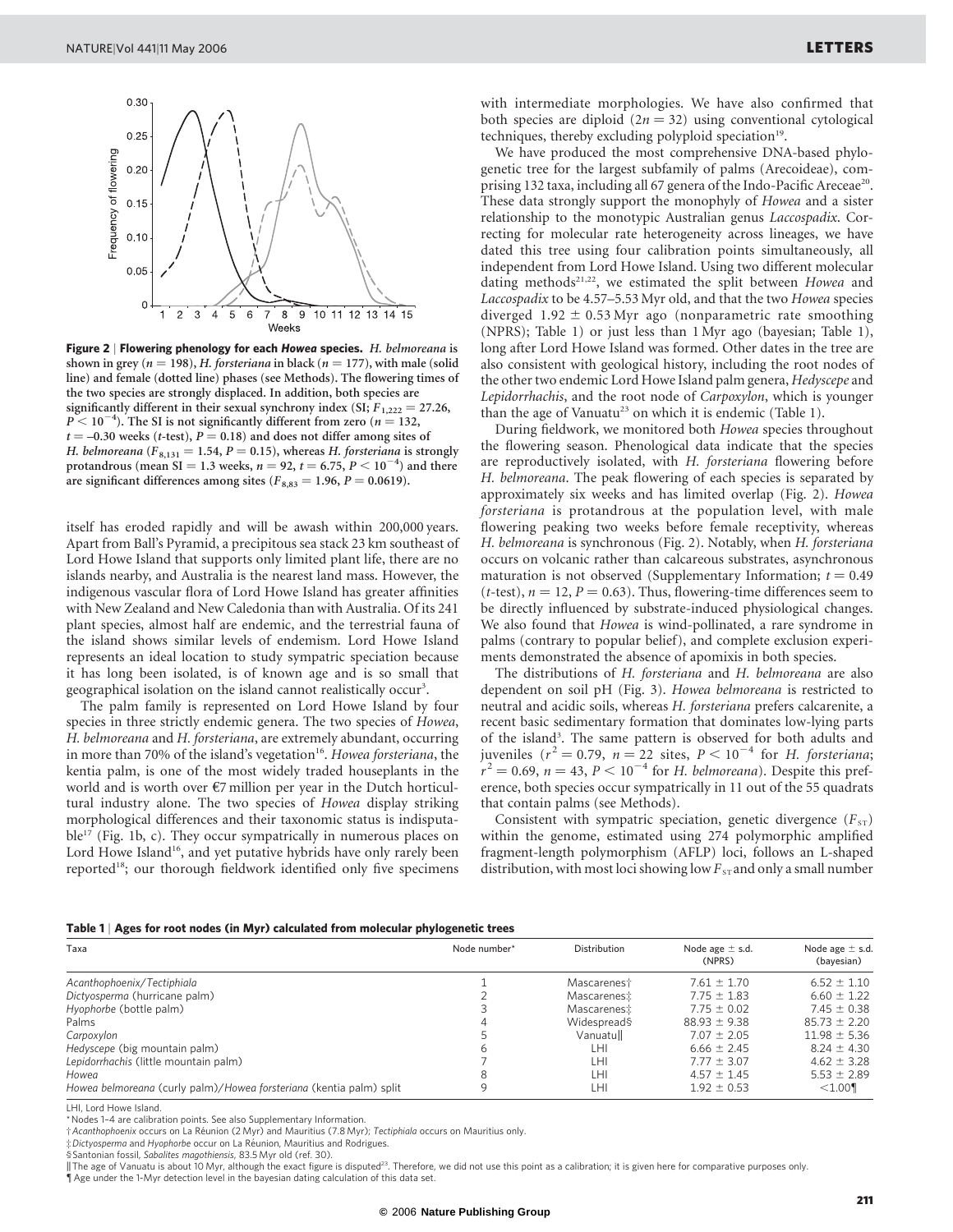

Figure 3 | Distribution of H. forsteriana and H. belmoreana according to mean soil pH and elevation. Number of palm trees; H. forsteriana is shown in black ( $n = 1,677$ ) and H. belmoreana in grey ( $n = 4,542$ ). a, b, Distribution according to the mean pH of the soil (a) in each quadrat and elevation (b). Howea forsteriana is found in sites at lower elevation  $(P < 3 \times 10^{-4})$  and higher soil pH  $(P < 10^{-4})$  than H. belmoreana, and is largely restricted to calcarenite. However, both species coexist over a large range of elevations and soil pH.

of loci showing high levels of divergence (Fig. 4). Accordingly, the median of  $F_{ST}$  is much lower than the mean (median 0.131; mean 0.307  $\pm$  0.020). In the upper tail of the distribution, only four of these AFLP loci differ more strongly between the two species than expected under neutrality<sup>5,24</sup> (Fig. 4). This signature of species divergence is completely different from that of allopatric speciation, for which genetic differences are expected to accumulate throughout the entire genome<sup>25</sup>. The four loci were the only markers that were fixed in the two species ( $P > 0.95$ ; Fig. 4), resulting in a experimentwide significance level for rejection of the null-hypothesis of neutrality of  $P < 10^{-5}$ : these loci are those most likely to be linked to genes subject to divergent selection during sympatric speciation.

Thus, our phylogenetic, ecological and genomic data are consistent with the following scenario. The ancestor of Howea reached Lord Howe Island, most likely from Australia, as long as 4.5–5.5 Myr ago. More recently, H. forsteriana diverged from its sister species (an ancestor of H. belmoreana) by colonizing widespread lowland calcarenite deposits. Calcarenite dates from the mid-Pleistocene<sup>26</sup>, which corresponds well to the age of the split between the two *Howea* species recovered from the molecular clocks (Table 1). The absence of protandry in H. forsteriana on less basic soils indicates that the conspicuous flowering time difference may have arisen as a physiological response to a new substrate, thus introducing a bias in random mating and kicking-off speciation. However, despite their striking edaphic preferences, it is very unlikely that the two species have ever been truly spatially isolated from each other, given that Lord Howe Island is so small, that volcanic and calcarenite substrates are highly interdigitated, that both species co-occur in  $\sim$  20% of their modern distribution range and that both are wind-pollinated. The role of other islands on the Lord Howe Rise is not relevant to the speciation event because all of them eroded long before the Howea species diverged from each other. The role of the nearest landmasses, Australia, New Caledonia and New Zealand, is equally unlikely to be involved in the speciation of Howea, as extensive exploration of the Indo-Pacific palm flora has shown that Howea is strictly endemic to Lord Howe Island.

Current models of sympatric speciation invoke either one 'magic trait' that is both subject to disruptive selection and controls nonrandom mating, or linkage disequilibrium between genes controlling assortative mating and those conferring novel adaptation<sup>2,7,9,27</sup>. We do not know which model is more likely in the case of Howea. Changes in flowering time may have arisen as a plastic response to exogenous stress on calcarenite. In this scenario, heritable changes in flowering time may have been induced after the speciation event was complete. Alternatively, speciation may have been facilitated by linkage disequilibrium between genes controlling adaptation to calcarenite and those controlling flowering time. Both traits differ



Figure 4 | AFLP genome scan for species differentiation in H. belmoreana and H. forsteriana. Histogram shows the frequency distribution of estimates for interspecific genetic divergence  $(F_{ST})$  for 274 AFLP loci. Frequencies are on the vertical axis;  $F_{ST}$  and the probability of departure from the null-hypothesis of neutrality<sup>24</sup> are on the horizontal axes. In the upper tail of the  $F_{ST}$  distribution, four loci that depart from neutral expectations at the 0.95 level are indicated by an arrow. These four loci have equal probabilities as all four are fixed in the two species.

between the two palms (Figs 2, 3). In any case, our data are consistent with models of sympatric speciation involving disruptive/divergent selection on a limited number of genes<sup>2,7,9</sup> (Fig. 4). The data also indicate that the gene pools of these wind-pollinated species are extremely homogeneous, with only 5% of molecular variance between sampled localities for each species (analysis of molecular variance, AMOVA). Hence, mating within the ancestral homogeneous population that gave rise to the two species of Howea was indeed random with respect to the place of birth of the mating partners, a characteristic that distinguishes sympatric speciation from other modes of species divergence<sup>2</sup>.

## METHODS

Phylogenetic analyses and dating. We have sequenced two low-copy nuclear regions (intron 4 of phosphoribulokinase and intron 23 of RNA polymerase II subunit 2) for Arecoideae, with complete genus level sampling for Areceae<sup>20</sup> using polymerase chain reaction (PCR) and DNA automated sequencing (2,464 nucleotides for each of 132 taxa). An initial search using maximum parsimony and 1,000 random taxon-additions and tree bisection-reconnection as implemented in PAUP<sup>28</sup> yielded 2,955 most-parsimonious trees. Using ModelTest we identified HKY85+G as a suitable model of DNA evolution and saved one of the most-parsimonious trees with likelihood branch lengths. Following a likelihood ratio test, a constant molecular clock was rejected  $(-\text{Ln} \text{L} \text{c}+) = 20406.36912$ ;  $-\text{Ln} \text{L} \text{c} - 20574.10734$ ;  $P < 0.0001$ ). Therefore, we used both non-parametric rate smoothing (r8s; ref. 21) and bayesian dating methods (DivTime<sup>22</sup>) to generate an ultrametric tree, calibrated using four calibration points simultaneously. The root nodes of three independent lineages endemic to the Indian Ocean Mascarene Islands (Acanthophoenix/Tectiphiala, Dictyosperma and Hyophorbe) were constrained to be no older than 7.8 Myr (ref. 29). The oldest known palm fossil, Sabalites magothiensis from the Santonian, provided a minimum age for the root of the tree of 83.5 Myr (ref. 30). Standard deviations were calculated by re-applying the procedure to 100 bootstrapped DNA matrices $21$ .

Habitat ecology. Seventy-eight non-overlapping quadrats  $(20 \times 20 \text{ m})$ , were generated at random using geographic information system (GIS). Within each quadrat, we recorded the total number of adults and juveniles of each Howea species, and the elevation and soil pH. Juveniles were defined as individuals lacking an aerial stem. Soil samples were collected in three places in each quadrat from a depth of 20 cm below the soil surface. The pH of each sample was measured using Inoculo soil pH test kits (EnviroEquip Pty). Differences in pH and elevation between species were tested with a Student's t-test.

Phenology. To determine the phenology of Howea, nine sites of each species